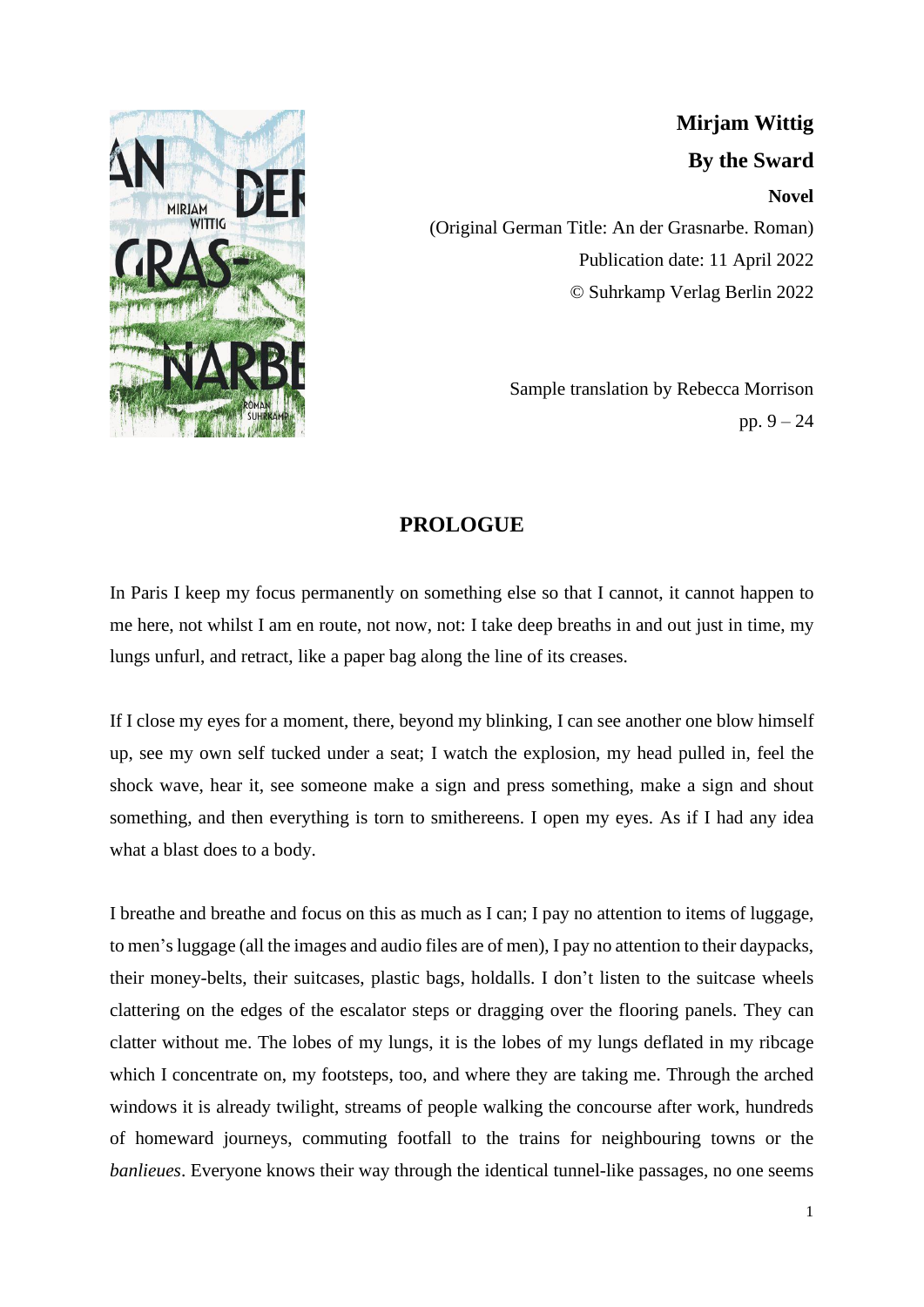to hesitate, no one stops after a few paces to fish their ticket out of their rucksack one last time, as if it were a compass.

It works. I am able to keep things in order. I ignore the tinny rattling of luggage trolleys (like the ones in the footage from Brussels Airport - one of them was wearing a fishing hat, a daft little fishing cap, an incredibly mundane detail). I do not look at anyone long enough for any real suspicion to form, none of those unbearable suspicious feelings I cannot atone for. Just as I am incapable of reeling back in any of those situations, unable to make them undone, cannot simply go up to the person and say: I am sorry. Really sorry that I assumed someone like you, no, specifically you, were a murderer - my mistake. Instead I look down at the flooring panels with their arrows pointing the way to the platform. Along the passage and down to the metro, descending into one of the underground tunnels, deeper and warmer here, in the caverns, in the bowels, of the underground.

The platform reached, the water bottle in my hand is like an aluminium baseball bat, that flashes through my mind for the briefest of moments, but it's a comforting thought nonetheless. I take small sips, other chests rise and fall near me, packed in close, those clouds of breath on the back of my neck practically. In the throng, it is impossible to tell whether anyone in my vicinity has one of those belts on, or anything in his sport's bag, whether anyone looks nervous, underslept, or are about to pull out a gun.

I can only glimpse the ground, there are so many shoes on it.

The train pulls in, sucking air with it that tugs at the straps of my backpack, the wind audible as it bursts from the tunnel. I have to unclench my shoulders again. A person squeezes out from the carriage in front of me, a young woman who makes her way towards a man when the doors open. He greets her. I turn my head towards them, not wanting to miss the moment their mouths meet, her big smile just beforehand and their expressions as their lips combine fiercely.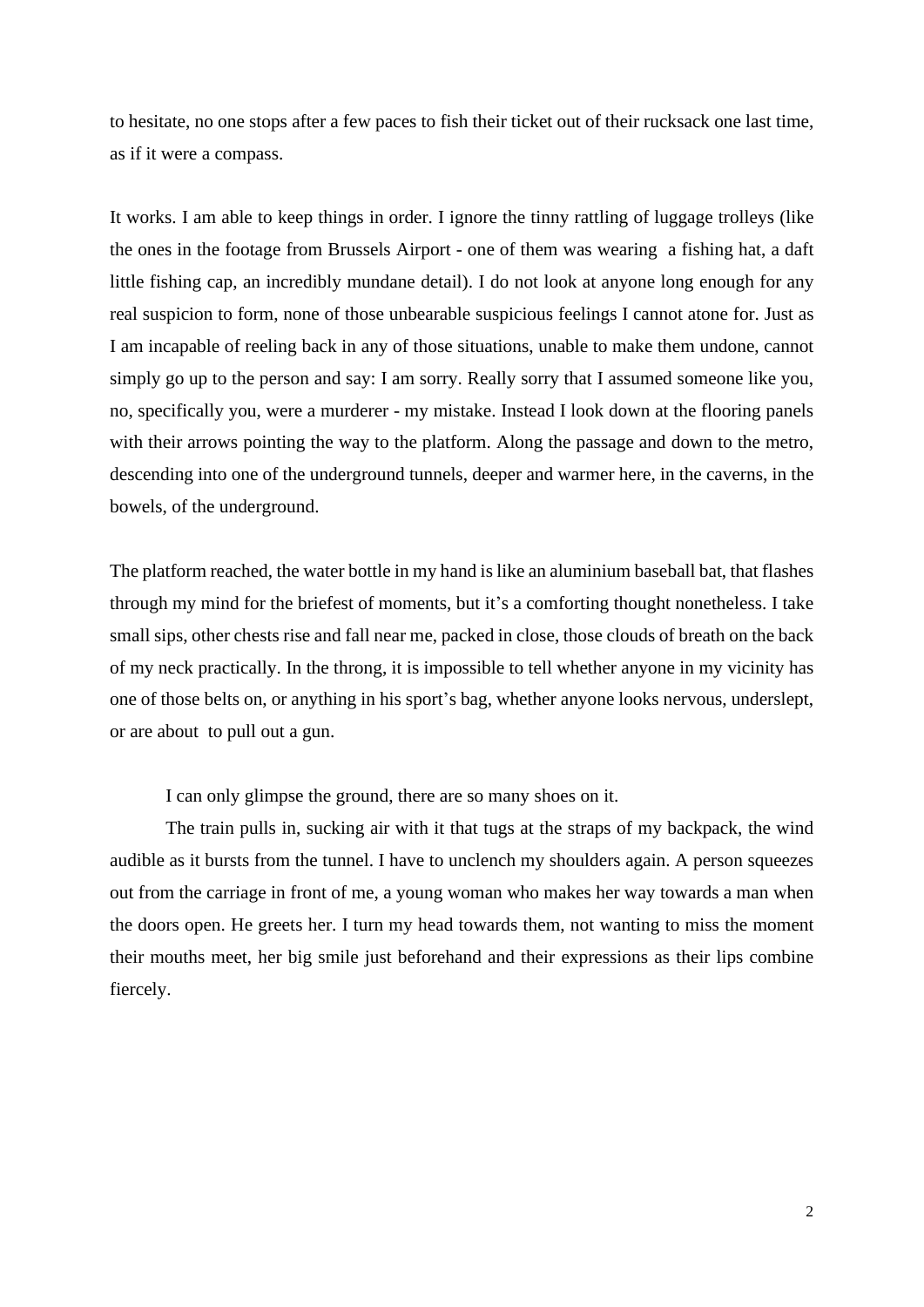It was cold by the edge of the French country road, the asphalt gleaming beneath a single lantern, and it took more than half an hour for any car to appear, a Citroën that would once have been white. It drew to a standstill right in front of me and before I could panic the driver got out and it was Ella with a friendly smile, come to collect me.

"This is what we use sometimes to take the sheep to slaughter," Ella said, throwing my luggage into the back of the small van. "Or maybe to move them to a different pasture. A few rams got out once and we had to gather them up, one by one, along the country road. They were totally stressed-out, poor things." I smiled politely. It was muggy and warm inside the car and it smelled of straw, sheep dung and plastic.

I had only a limited view of our surroundings in the beam of the headlights. Everything was sharp-edged, the rocks by the side of the road were rugged, the vegetation jagged. It had rained the entire bus journey, and now moisture hung over the surface of the road. The curves in the road were pocketed with mist, and I could neither see nor guess what lay beyond. When a few windows shone dimly from the darkness, Ella pointed to them and said that was where they lived. She drove with confidence, although the clutch sounded like it was being scraped along the asphalt.

"Gregor will have cooked by now, I hope. Are you vegetarian?"

I nodded.

"Not too strictly, I hope. Our daughter's poorly just now, so any dish without meat is impossible." She laughed. "Well, we'll test the waters."

I fished around for something to say. I stared out into the darkness in silence, feeling like I was still alone by the edge of the road.

"Oh, you have a daughter?" I said eventually. "I hadn't picked up on that from your emails." She had once mentioned a Jade in passing, and I'd thought it was a pretty eccentric name for a dog.

Jade was wearing a blue jumper and that was the only part of her that was visible. She was lying stretched out on the sofa in the kitchen-cum-living-room when we arrived and took no notice of me at first. She called out to Ella, who sat down next to her before she had even put her bag down or taken off her shoes. The two of them whispered together. The man, Gregor, had his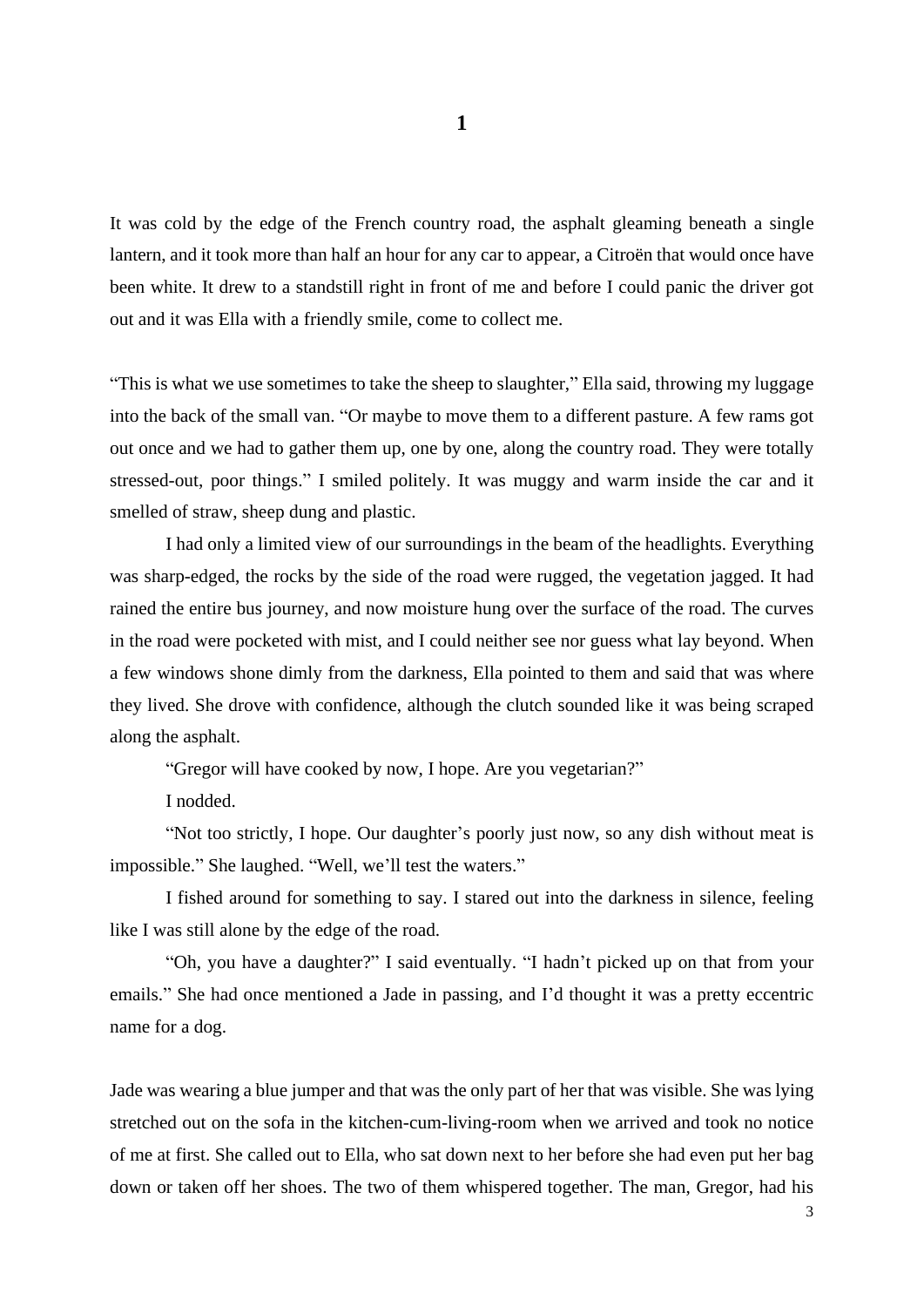back to me, and was leaning over the sink. The second Ella had entered the room he had started talking to her, unaware that she was preoccupied with her daughter. I stood in the doorway and my eyes were drawn to the phone, within reach on the computer desk. I yearned to pick it up and to hear voices other than those in this room, Lukas, Aseel and Mejet, Merle. The car ride with Merle; it was just a few hours ago that I'd been sitting next to her, wanting to ask her if she would travel all the way with me, if she would carry me into the hostel that evening and into the train station the next morning: can you order for me in the restaurant and spoon the food into my mouth, beneath the scarf I plan to wear over my head from now on? Can you explain at the reception desk why you are carrying me on your back, how you are my guardian and why I have to wear this scarf over my face?

"Hello Noa," Gregor said, wiping his forehead with the back of his hands. His hands were still foamy as he hugged me and my backpack hello when I finally took the whole of myself into the room. He helped me with my rucksack, hesitated briefly and then placed it outside in the hallway. "There's never enough space in here," he said. I could take a seat at the table, no, no need to help, it was my time to rest. I took in my surroundings as surreptitiously as possible. The walls of the parlour had plenty of patches of dark discolouring, soot perhaps or something else. There was a small wood-burning stove in the alcove where an open fireplace would once have been; the wall behind it showed the exposed stone-work of the external wall. The mantelpiece was cluttered with stuff, some animal bones maybe, other things so cloaked in dust they were unrecognisable with a few faded plastic figures in amongst, chocolate egg surprises.

I tipped back my head. The wooden slats of the ceiling probably doubled as the floorboards of the upper storey. In some places the dark wood looked ravaged, white flecks whether from the fire or mould, it was hard to tell. I continued to look around, and my eyes met those of the kid. Jade had stopped whispering and was examining me openly and very attentively for a sick child. Ella was no longer by her side.

"Hello." I smiled, but my jaw was clenched.

"Hello."

Her eyes struck me as being extraordinarily green but it could have been the light. She was obviously used to these first evenings and took over the talking role.

"Was your journey alright?"

I gave a quick nod.

"Yes, it was just very long, but it was okay, I had an overnight stop."

4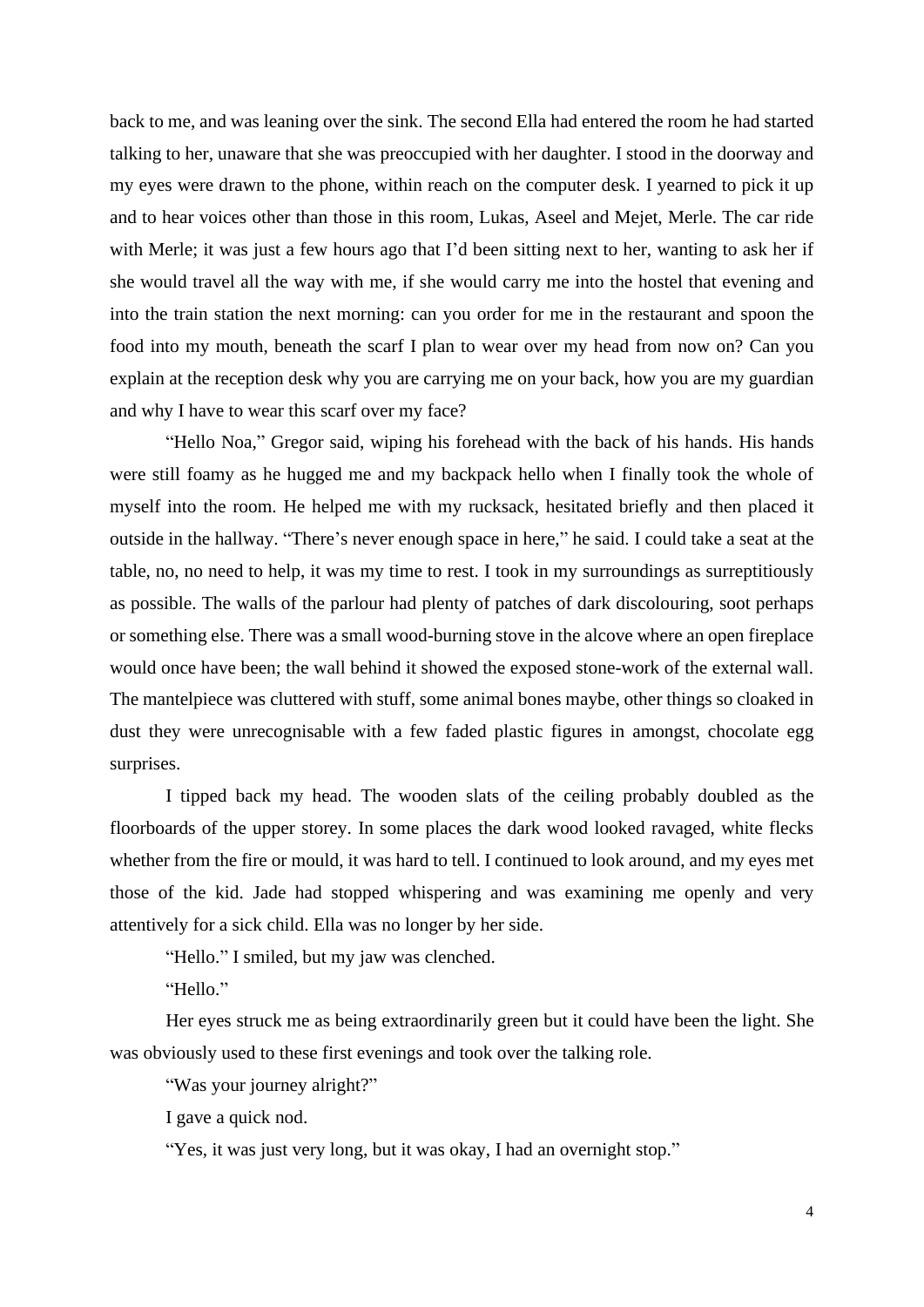"I'm not well today, I have a stomach ache," she said weakly and propped her head back.

"Time to sit down at the table anyway, please." Gregor set down the steaming bakingform in front of me. "We're not going to eat with you reclining and groaning on the couch."

Ella was standing behind him and shook her head and made a face at Jade. She reached out her hand: "Come on, then, you can sit on my lap."

——

A cedar tree grew in front of the house. From the children's room where I had spent the first night, I could see the dew caught in its branches and the height of its branches as they reached into the air, but little else. The area beyond remained obscured. The Citroën C15 which Ella had picked me up in was parked under the cedar. A model that was discontinued, but there was a black market trade for the remaining few. *Rather than re-starting production*, Gregor had said with a dismissive wave - *that's the French for you,* he'd added.

It was so cold in the children's room that I could see my own breath. I got dressed all tensed up, and caught my eye in the mirror. It was almost like having an accomplice, I could have winked at my reflection, encouragingly, as if one of us was Merle telling me that tomorrow everything would be easier and better.

My first job would be taking the sheep up to the crest of the mountain with Gregor and Jade, and then to keep an eye on them for several hours. *You'll be expected to do this on your own soon,* Ella had said before falling asleep.

I went into the kitchen-cum-living-room. No one was there, and the room seemed bleaker by daylight, the walls more obviously un-plastered. *It's no Alpine chalet with gingham tablecloths, you know?* I hadn't been able to work out from Ella's last email, whether this was said in jest or with an aggressive tone.

I found some small bowls, cut a banana into some oat flakes and poured milk from a plastic bottle from the discount store. Only to find I couldn't eat it because my stomach was a knot of nerves.

Ella wouldn't be home until lunchtime from the community shop which sold produce from the small farms of the surrounding valleys. Gregor and Ella had preserved goods there, jams mainly, the occasional chutney. I discovered opened jars in the fridge; I would unscrew them and smell them when the nausea had passed.

I had got up too early. For an hour I listened to the clock that could be taken down off the wall and used as a kitchen scale, leafed through the brochures piled high on the coffee table,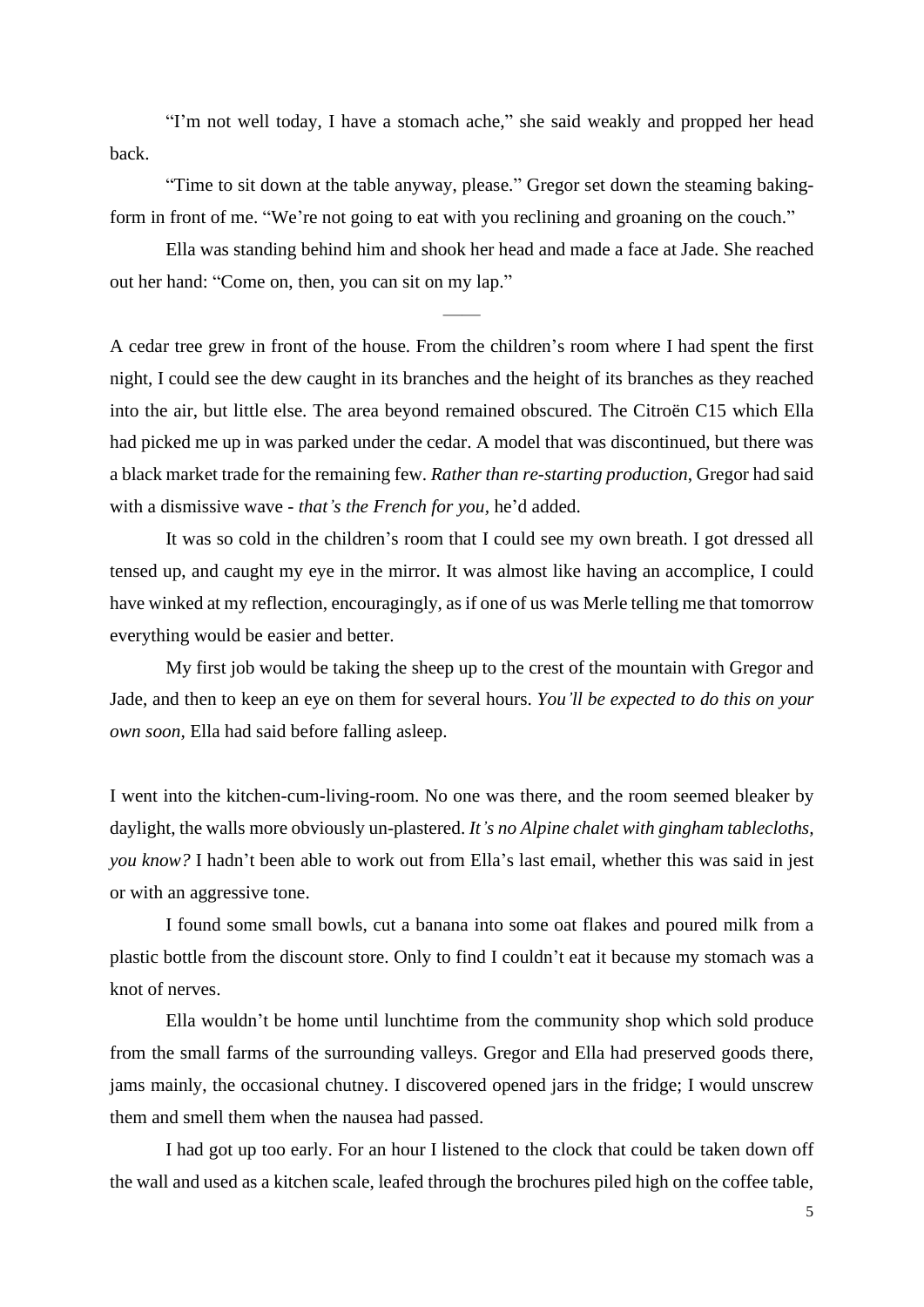and began rinsing measuring beakers and ladles. I didn't dare leave the room. In case they had to come looking for me and be held up because of me. I didn't want to throw away the muesli but nor could I just leave it there. Eventually I took it up to the fridge-like temperature of the children's room and could have laughed aloud about how embarrassing this was or told Merle about it, or bitten down on my hand.

Jade came stumbling down the stairs at last, rubbing her eyes with sleep, and wearing an extremely grubby sweatshirt.

"Dad's already gone, I think."

As we were putting our shoes on, I asked her first if she was feeling better, and then how to pronounce her name correctly. We barely made eye contact. I must have spoken too softly, it was only on my second attempt that she understood me. The previous evening, I'd had to repeat myself continuously, my voice strained. My own smallness was hard to bear. Merle would have told me you simply need to be patient on your first day.

"It's said the French way." Jade demonstrated it a few times, the soft French *s-c-h* and then the barely audible *e* at the end.

"If you wrote that down in German, your name would be *Schade/'a shame'*!" I wanted to grin at her, but she was already up and away, skipping down the steps. But at least I could hear her laughing, as she shouted back: *Ha! That's silly!*

Gregor was standing with both dogs on the pasture on the other side of the road and he waved us over. I couldn't remember the name of the older dog, the female. The big fellow, Wolf Two, was higher than Gregor's waist when seated. Gregor opened the gate and rattled a bucket of pellets. The pasture was on the flank of a slope, and the animals made their way towards us slowly over the precipitous meadow, stopping frequently to nip at the short grass. It was drizzling wet, and the animals appeared dirty to my eyes, almost grey.

"Normally we leave them up on the mountain by themselves all winter, and they come down here much later. We take them up in November and that's them," Gregor said. Jade had disappeared into the meadow. When I saw her again, she was running after the sheep and driving them onwards.

"They wander freely over the hillsides and feed on last year's chestnuts. We only head up once a day to give them water and the occasional new salt block."

Gregor turned around and led the way, right along the middle of the road. I kept beside him, and a few metres behind us the animals followed, the dogs walking with Jade. For a brief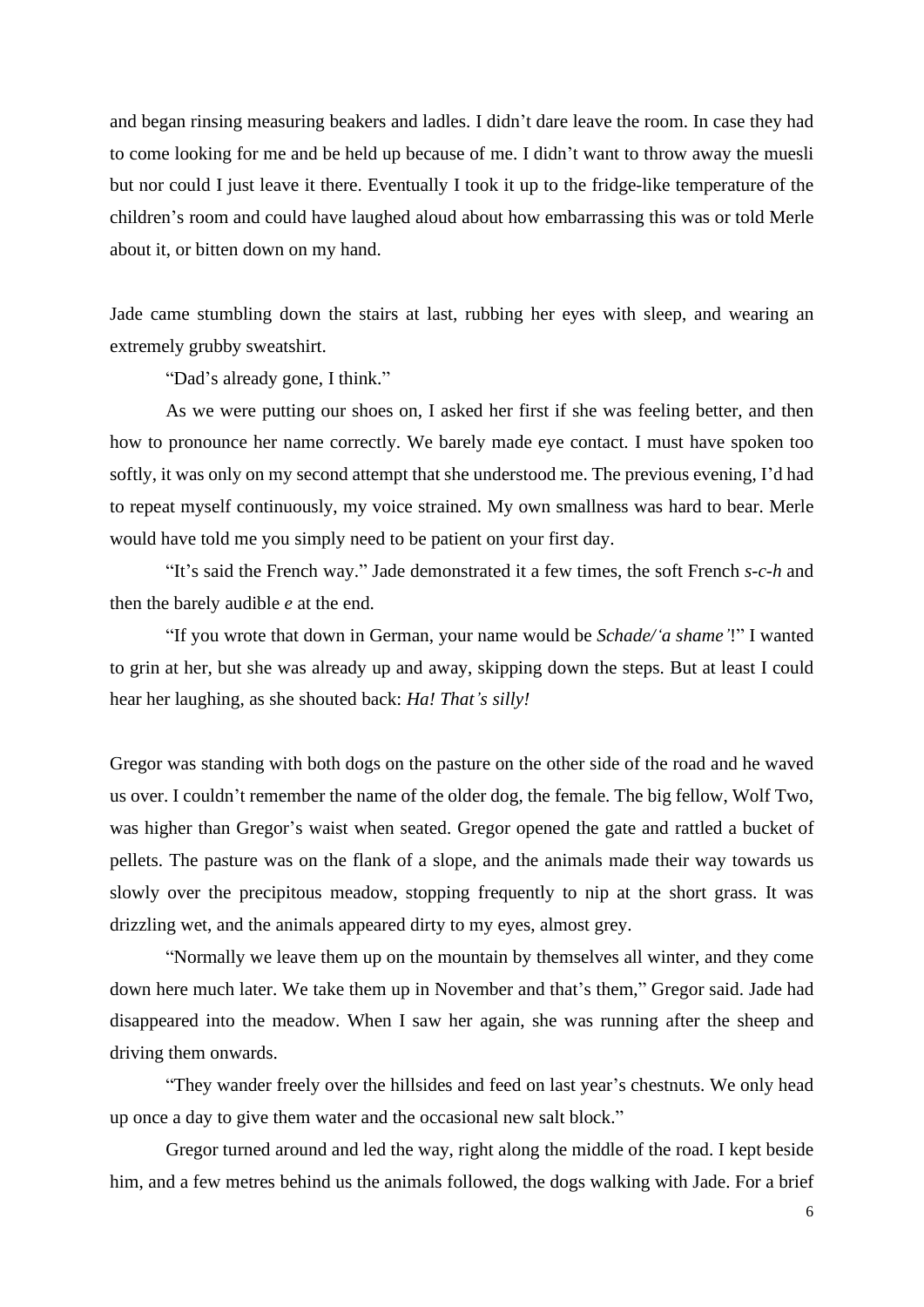moment, through the trees above us, we could see the house; it stood out all long in its stonework against the hillside, brightly plastering only around the windows. There must be other people living in it; so far I had seen less than half the house. I didn't manage to ask Gregor - I was too busy turning my head and looking back: the swaying sheep bodies, crowded in behind us, absurd and beautiful.

"We have winter and summer pastures. Actually, the way we do it is a semi*transhumance*."

He noticed my silence.

"The moving of a flock from one location to another. There's a major re-location here every summer, comparable to the Alm activity in Germany. Thousands of animals are on the move. It's still a good two weeks walking from here to the high plateaus. Ella thinks it's silly, she calls it shepherd romanticism. Maybe she's right. But it must be breathtaking to take part in."

I nodded but Istill couldn't really imagine it. Even this, walking with fifty animals along a rural road, seemed illogical, as if it wasn't real, from times gone by. My feet were freezing. The road rose steeply for a time, not a single car in sight, no one who had to stop for us. A wall ran along the road to our left, and the drop beyond it must have been deep, for only the tops of trees were visible, and their roots must have been a long way down. Mist rose from the basin of the valley, or perhaps it was cloud, I didn't know how to tell the difference.

To our right, scrub and bent-over trees grew on the slope, olive trees, I presumed, I could stretch out my arm and feel for the firm leaves. Craggy rocks jutted out from the ground below.

"They're southern European, hardy, they keep their foliage all year. Called evergreen oaks, you probably haven't heard of them, right? You don't get them in northern Europe, if we count Germany as part of northern Europe. The half of the continent that gets things done." Suddenly Gregor took hold of one of the oak tree trunks, placed his foot on an outcrop of rock and started to climb his way up the slope. I followed him. I didn't know Gregor well enough yet to start a discussion about the price of things, or his definition of *getting things done* - but when did I ever know anyone well enough for a discussion: I lapsed into silence again, and felt ashamed, as though that were somehow a legitimate contribution.

The hillside rose steeply and the drizzling rain made the earth bubble up. I lost my footing once. I looked around again; the sheep were following us with ease. Sheep are amazingly good climbers and are even related to chamois. Gregor was out of breath.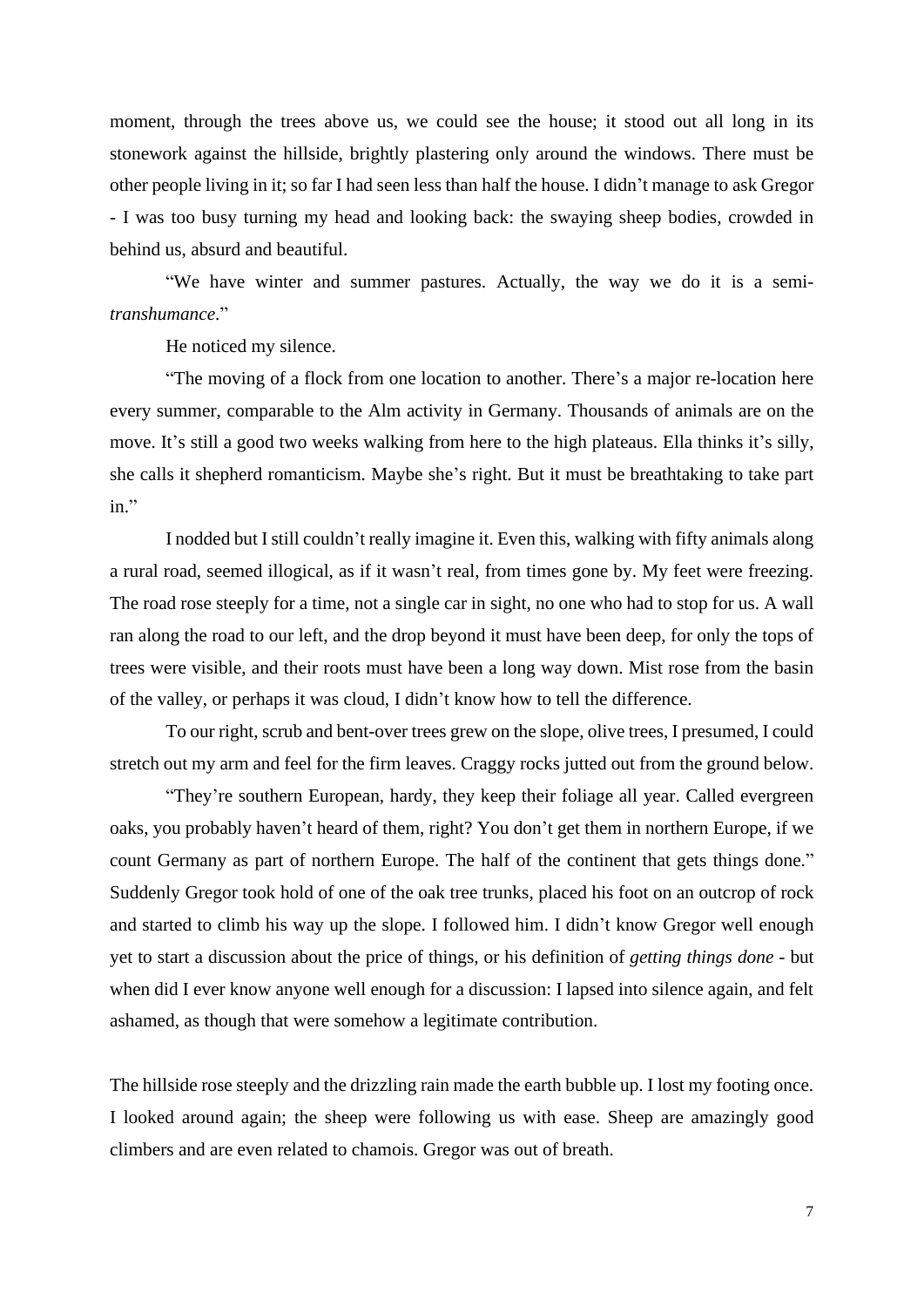"We'd just brought them down actually. But now Ella wants the slopes to be systematically grazed again. The meadow still has some growing to do. I would have left them up there, me, saved some time. On the other hand, you'll see it in a moment - when you get here you'll look forward to being up there."

It took a long while until almost all the animals had left the road. One lone sheep remained, stock-still. Jade, not much bigger than the sheep, grabbed hold of it, dug her small hands into its wool and pushed with all her might until the sheep yielded and joined the rest.

"You are so strong," I shouted across, and although she shrugged her shoulders, she looked pleased all the same.

The climb required concentration now, and Gregor too was silent. Eventually the woods thinned out, the green oaks were replaced by chestnut trees, their trunks more spaced out. The gradient eased, the going was comfortable. Gregor paused.

"We'll let them wander at peace now for two hours and later we'll take them down a bit. There's a place we can access by car to bring them water." He leaned on the staff he had used along the way to hold back individual animals who had tried to push past. The flock spread out, the only sound to be heard was their rootling around in the leaves. I crouched down and reached out a hand towards a plump sheep munching on a chestnut. Before I could touch it, it ran off; I felt stung, and hoped neither Gregor nor Jade had noticed. Jade was further down, out of range of my voice, maybe deliberately, or to be left in peace to play with the dogs.

I stood up and stretched my back. I had to give myself time, that was all, remind myself that I had plenty of days and weeks ahead of me. And besides from up here I could survey the whole valley for the first time. Wet, certainly, with a scattering of pale clouds, hatched, partially obscured, but the individual houses were old and made of stone and the trees were clad in green for all it was winter, as if time followed different rules here.

For lunch we ate a loaf of light bread which Ella had brought from the bakery after work, along with a salty salad of olives, onions and sheep's cheese. I sat down next to Gregor, because from there you could see through the window to the the valley beyond. The fog had lifted in the slight breeze, borne upwards as if up a chimney: I hadn't realised. Pale sunlight shone over the knoll and onto the far side of the valley; below it, I could just make out the curving course of the slender river.

"Oh, that's Jade's place," Ella said, but Jade, her cheeks still rosy from our expedition, just shrugged and plopped down on the chair opposite mine.

"Don't mind."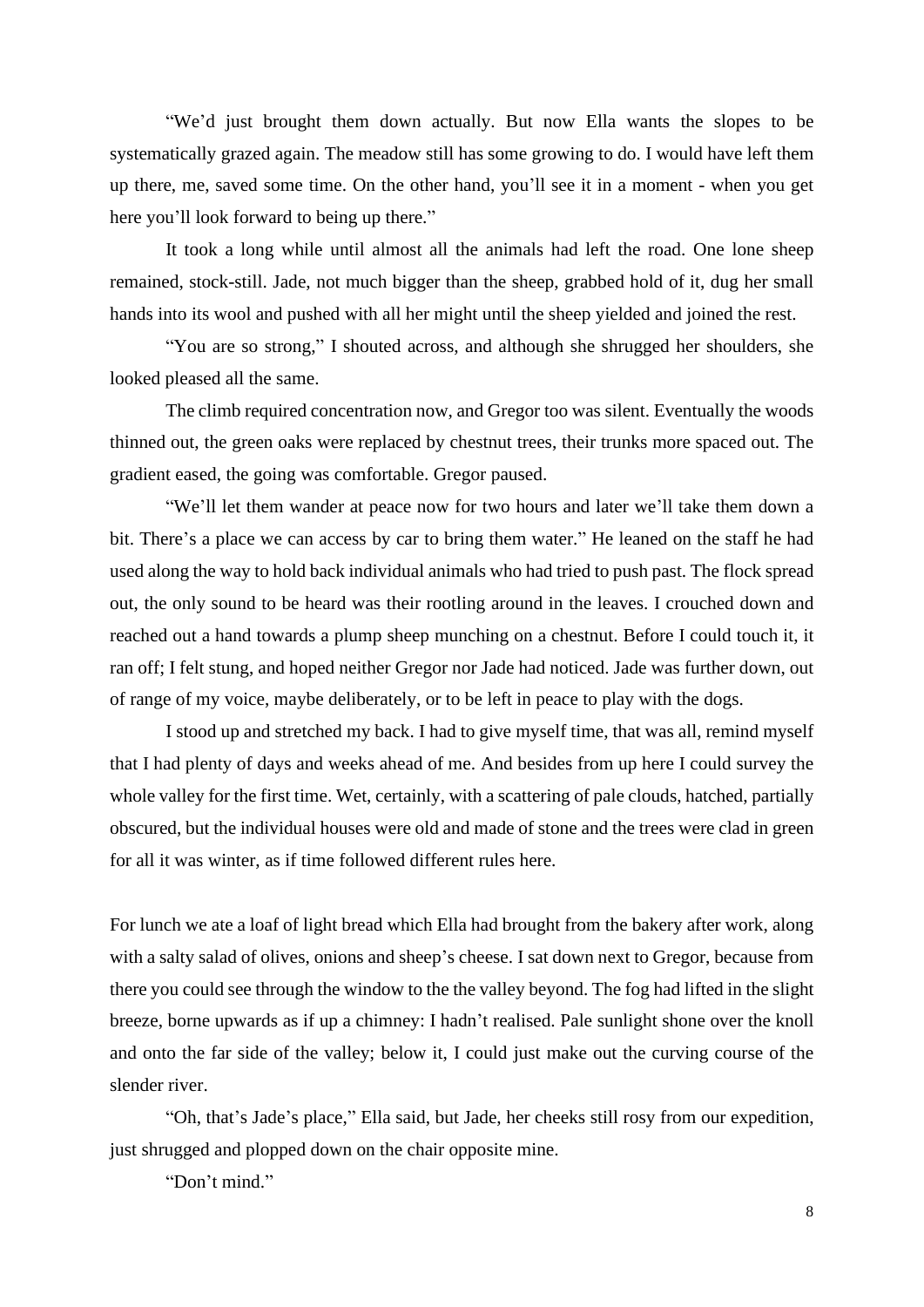"Alright, but let's keep to this now, don't switch places every time, ok?" This was directed at me and I had to look at Ella to catch her smile.

I tore off a hunk of bread and heaped a helping of salad on my plate; at last, an appetite of the sort I got after swimming, and all the knots in my stomach had gone.

"Look, this is the best way to do it." Jade pressed her piece of bread into the oily dressing at the bottom of the dish. We grinned at each other as I copied her. We ate, and apart from some discussion between Ella and Gregor about the afternoon's work, that I couldn't really follow, hardly any words were exchanged. I found it difficult, this silence at the table. It had to mean something, it must be my fault that they didn't ask me anything.

"How did you happen to move here?"

Ella cut the rind off a piece of cheese, popped it in her mouth and nodded over to Gregor, who understood it as a request.

"We were around thirty years old. I was the one who had a particular yearning to come here. I had always liked the area, even before the two of us met. But you have no idea what this place looked like at the start!" When Gregor laughed his voice was much higher than his speaking voice. A high-pitched giggle that contained a hint of embarrassment at his own laughter.

"How do you mean?"

"This place used to be a chateau." As Gregor continued to speak, I discreetly wiped some oil from my chin. "Well-to-do families had lived here for a long time, because of the view, I suppose. But the last time the land had actually been farmed would be several hundred years ago. In the eighteenth century monks lived here." He pointed vaguely behind us and I turned my head, but all I could see, of course, was the wall of the kitchen and living area. "Take a closer look at the other wings of the house when you're out later. As many as twenty people used to live here at once."

I frowned: "The walls must be really ancient. Creepy." Ella nodded.

I turned to look at the wall again, which surely had to contain some clue of all those years of habitation, a lingering warmth perhaps, or a scent. Jade was humming to herself. I would have loved to ask something original to make me stand out from the helpers who had gone before me.

"In any event," Gregor continued, "we had to clear whole sections, the brambles left us no choice. Honestly, there were proper forests of thorns. We worked away for weeks, like oxen, on so many fronts at once. As I remember it, we never got more than three hours sleep. We had to make the house habitable. And above all else, we had to prepare the fields. It was a sheer act